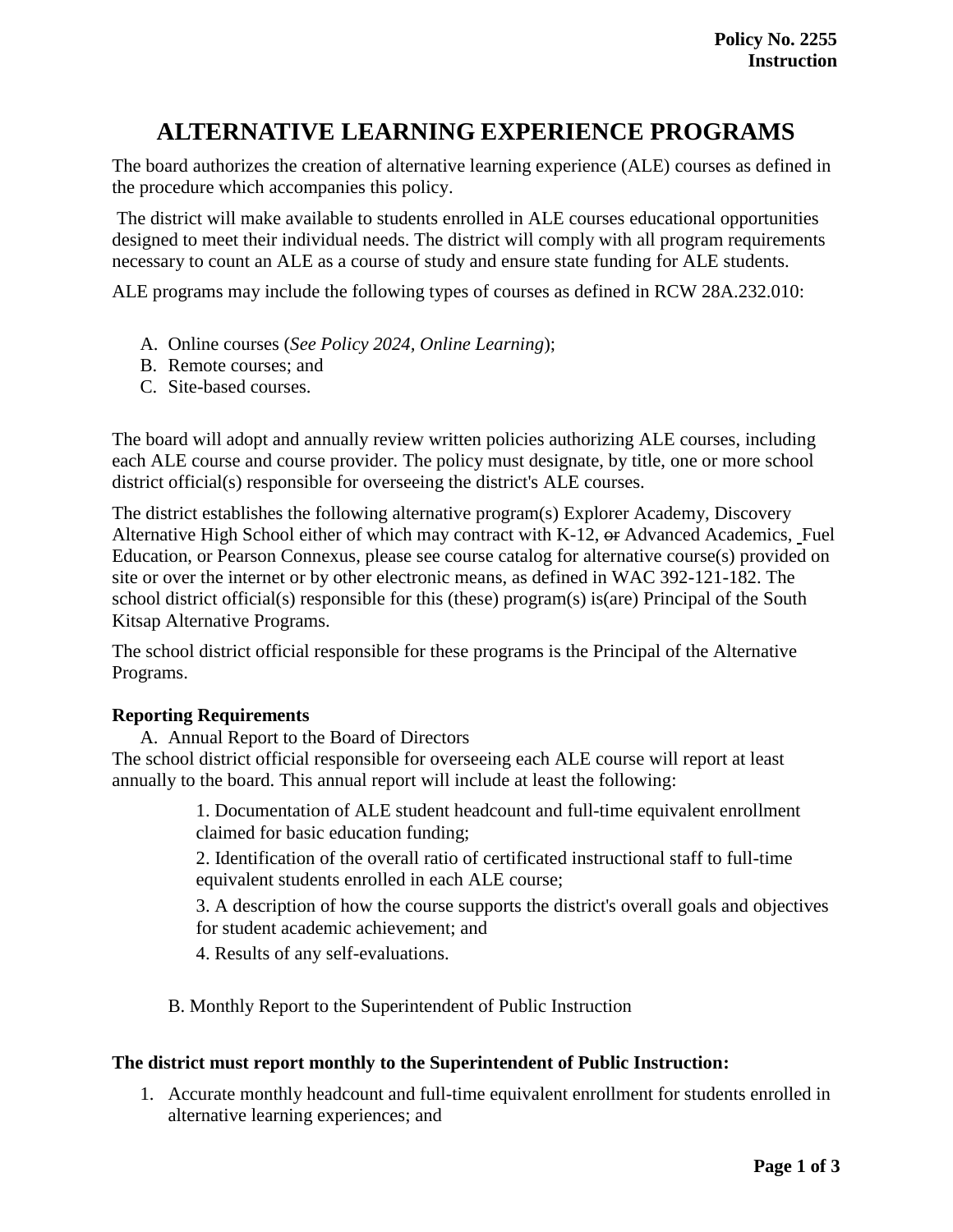- 2. Information about the resident and serving districts of such students.
- C. Annual Report to the Superintendent of Public Instruction

The district must submit an annual report to the Superintendent of Public Instruction detailing the costs and purposes of any expenditures made to purchase or contract for instructional or co-curricular experiences and services that are included in an ALE written student learning plan, along with the substantially similar experiences or services made available to students enrolled in the district's regular instructional program.

D. Annual Report to the Superintendent of Public Instruction

The district must report annually to the Superintendent of Public Instruction:

- 1. the number of certificated instructional staff full-time equivalent assigned to each alternative learning experience program; and
- 2. enrollment of students (separately identified) where ALE instruction is provided entirely under contract pursuant to RCW 28A.150.305 and WAC 392-121-188.

## **Assessment Requirements:**

All students enrolled in alternative learning experience courses or course work must be assessed at least annually, using, for full-time students, the state assessment for the student's grade level and using any other annual assessments required by the district.

Part-time students must also be assessed at least annually. However, part-time students who are either receiving home-based instruction under Chapter 28A.200, RCW or who are enrolled in an approved private school under Chapter 28A.195, RCW are not required to participate in the assessments required under Chapter 28A.655.RCW.

Any student whose alternative learning experience enrollment is claimed as greater than 0.8 fulltime equivalent in any one month through the January count date must be included by the district in any required state or federal accountability reporting for that school year, subject to existing state and federal accountability rules and procedures.

Students enrolled in nonresident district alternative learning experience courses or course work who are unable to participate in the required annual state assessments at the nonresident district must have the opportunity to participate in such required annual state assessments at the district of physical residence, subject to that district's planned testing schedule. It is the responsibility of the nonresident enrolling district to establish a written agreement with the district of physical residence that facilitates all necessary coordination between the districts and with the student and, where appropriate, the student's parent(s) to fulfill this requirement. Such coordination may include:

- arranging for appropriate assessment materials;
- notifying the student of assessment administration schedules;
- arranging for the forwarding of completed assessment materials to the enrolling district for submission for scoring and reporting; and
- arranging for any allowable testing accommodations, and other steps as may be necessary.

The agreement may include rates and terms for payment of reasonable fees by the enrolling district to the district of physical residence to cover costs associated with planning for and administering the assessments to students not enrolled in the district of physical residence.